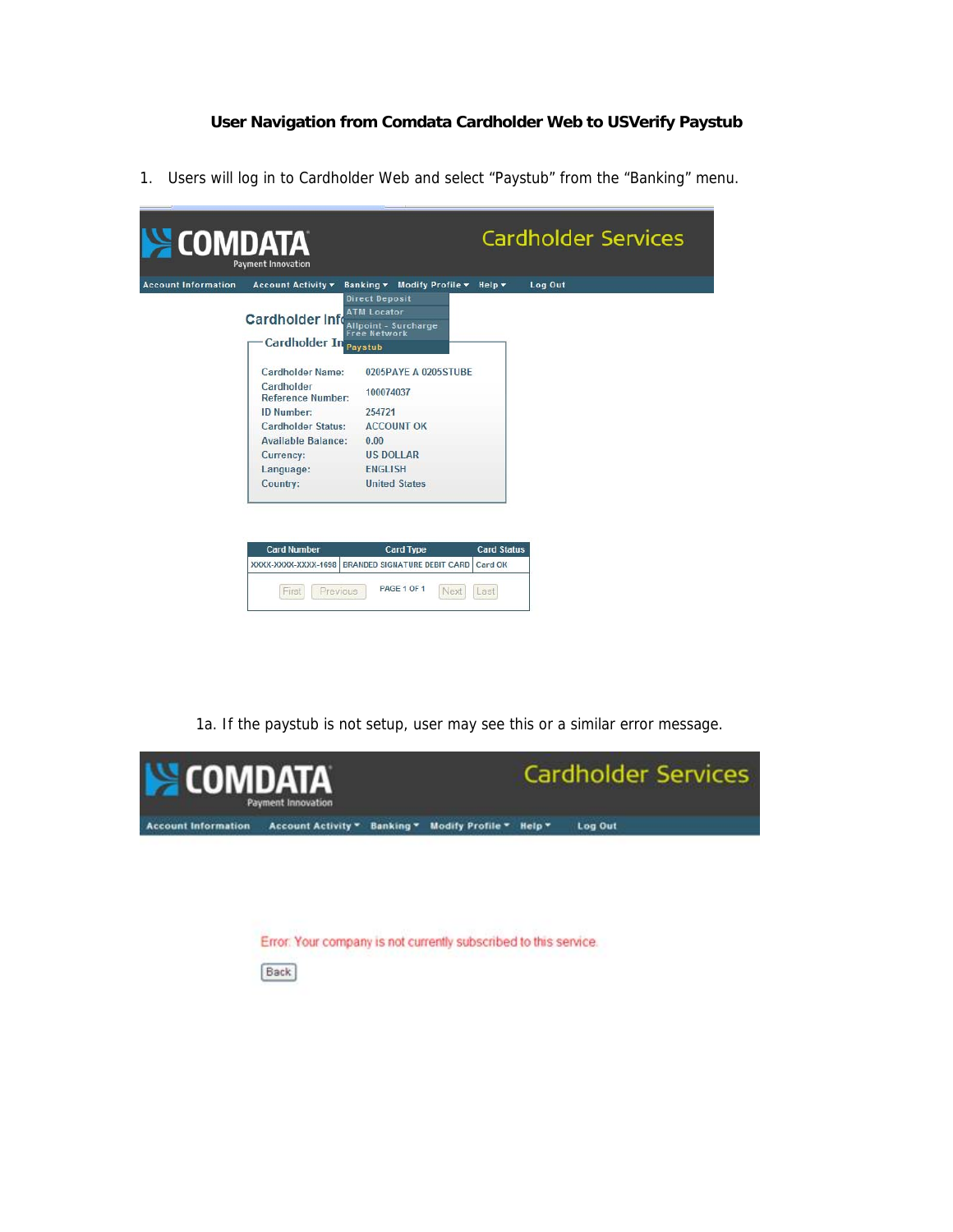- 2. A new window will load with the Paystub application as the user is being re-directed to the Comdata branded USVerify paystub site in a new browser window.
	- a. NOTE that popup blockers will interfere with this. Remind users to disable the popup blocker feature or allow popups from this site.
	- b. NOTE that Comdata Cardholder Web will still be open in the old browser window. User should log off from both browser windows separately.

| Paystub                    |                                                       |                                   |                            |  |
|----------------------------|-------------------------------------------------------|-----------------------------------|----------------------------|--|
| S COMDATA                  | <b>Payment Innovation</b>                             |                                   | <b>Cardholder Services</b> |  |
| <b>Account Information</b> | Account Activity $\tau$                               | Banking * Modify Profile * Help * | Log Out                    |  |
|                            |                                                       |                                   |                            |  |
|                            |                                                       |                                   |                            |  |
|                            |                                                       |                                   |                            |  |
|                            | A new window will load with the Paystub application   |                                   |                            |  |
|                            |                                                       |                                   |                            |  |
|                            | Back                                                  |                                   |                            |  |
|                            | @ 1998-2008 Comdata Corporation. All rights reserved. |                                   |                            |  |
|                            | Please read our terms of use and privacy policy.      |                                   |                            |  |
|                            |                                                       |                                   |                            |  |
|                            |                                                       |                                   |                            |  |
|                            |                                                       |                                   |                            |  |
|                            |                                                       |                                   |                            |  |
|                            |                                                       |                                   |                            |  |

3. Upon successful validation on the USVerify paystub site, the Employee Details screen appears. Click "View" on this screen or the "View Paystubs" link to bring up paystub detail.

| <b>EXECOMDATA</b>          | <b>Payment Innovation</b> |                                                                                                                                  |                         |                              |                           | <b>Cardholder Services</b> |       |                                      |   |
|----------------------------|---------------------------|----------------------------------------------------------------------------------------------------------------------------------|-------------------------|------------------------------|---------------------------|----------------------------|-------|--------------------------------------|---|
| <b>Account Information</b> | <b>Account Activity ▼</b> | Banking ▼ Modify Profile ▼ Help ▼ Home                                                                                           |                         |                              | Log Out                   |                            |       |                                      |   |
|                            |                           | Comdata - Microsoft Internet Explorer provided by Comdata, For Business Use Only                                                 |                         |                              |                           |                            |       |                                      |   |
|                            |                           | https://secure.usverify.com/uspayserv/usp?p_action=TOKEN_SWITCH&dispatcher=1000&p_token=p7rC8q09v0rikFE1e2ELxbGjjhUM1tdwzB0hyNnR |                         |                              |                           |                            |       |                                      | ⊠ |
|                            |                           |                                                                                                                                  |                         |                              |                           |                            |       | Powered by <b>BNERIFY</b>            |   |
|                            |                           | <b>SECOMPATA</b>                                                                                                                 |                         |                              |                           |                            |       | HOME :: ABOUT US :: CONTACT:: LOGOUT |   |
|                            |                           |                                                                                                                                  | Payment Innovation      |                              |                           |                            |       |                                      |   |
|                            | A new                     |                                                                                                                                  |                         |                              |                           |                            |       |                                      |   |
|                            | Back                      | <b>View Paystubs</b>                                                                                                             | <b>EMPLOYEE DETAILS</b> |                              |                           |                            |       |                                      |   |
|                            |                           | <b>Preferences</b>                                                                                                               | <b>Name</b>             |                              | <b>SSN</b>                |                            |       |                                      |   |
|                            |                           | Help                                                                                                                             | Pay Date                | Advice #                     | $XXX-XX$ -<br><b>Type</b> | <b>Net Pav</b>             | Valid | <b>Actions</b>                       |   |
|                            | C 1998<br>Please          |                                                                                                                                  | 2010-03-05              | 50337777                     | Regular                   | \$353.49                   |       | View                                 |   |
|                            |                           |                                                                                                                                  | 2010-02-26              | 5033                         | Regular                   | \$420.79                   | Y     | View                                 |   |
|                            |                           |                                                                                                                                  | 2010-02-19              | 5032                         | Regular                   | \$362.76                   | Y     | View                                 |   |
|                            |                           |                                                                                                                                  |                         | Total Records: 3 Page 1 of 1 |                           |                            |       |                                      |   |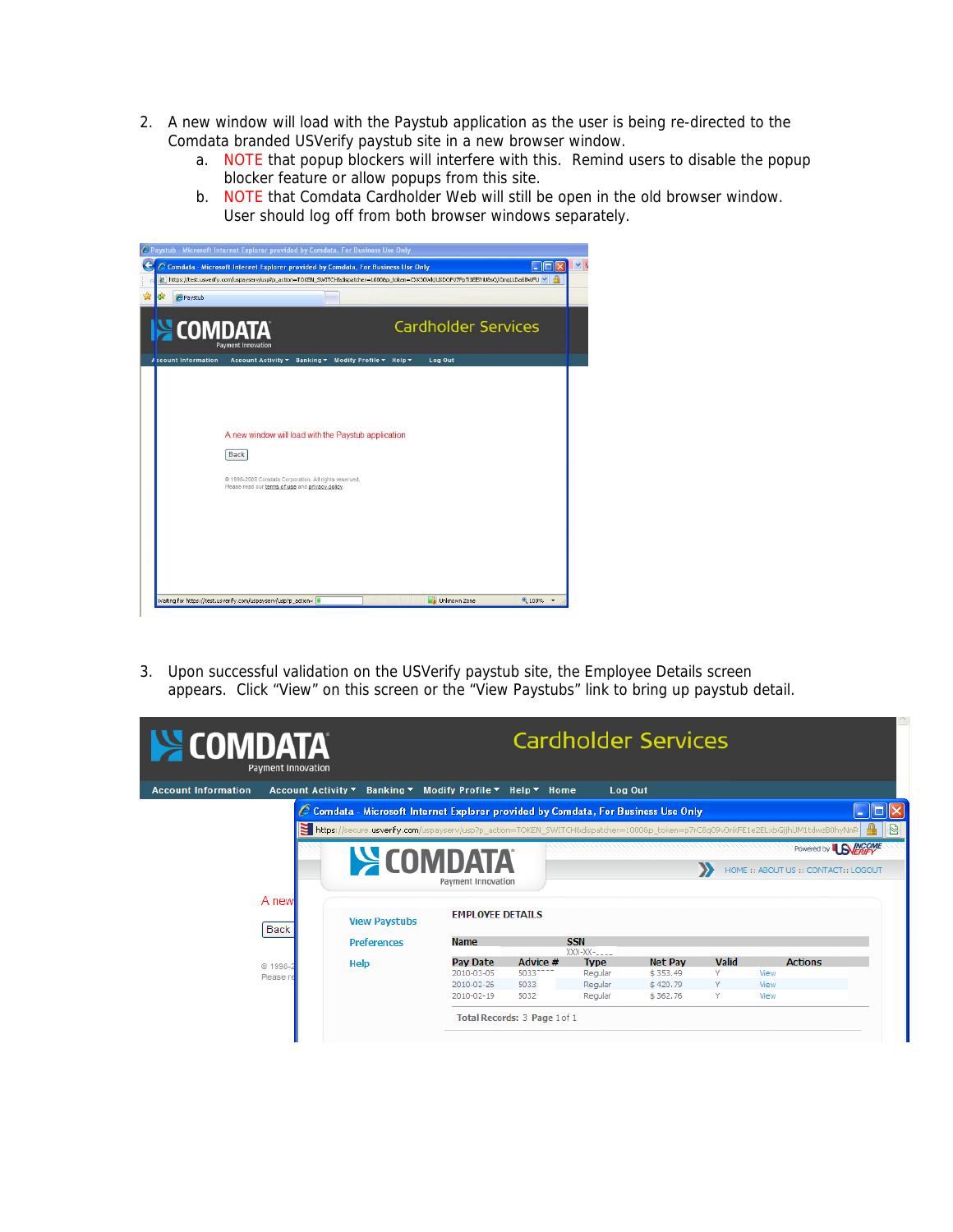4. "Preferences" – Employee can choose preferences for email/SMS text message delivery of notification that a new paystub is available for their review.

| <b>SCOMDATA</b>      | HOME :: ABOUT US :: CONTACT:: LOGOUT<br>Payment Innovation                         |
|----------------------|------------------------------------------------------------------------------------|
| <b>View Paystubs</b> | <b>EMPLOYEE PREFERENCES</b>                                                        |
| <b>Preferences</b>   | To receive your paystub by email, please enter your email address below.           |
| Help                 | Email Address                                                                      |
|                      | Enter your cellphone number and provider to receive your paystub via text message. |
|                      | Cellular Number                                                                    |
|                      | Cellular Carrier<br>$\checkmark$                                                   |
|                      | Send Test Message<br>Cancel<br>Save                                                |

5. "Help" – NOTE that PIN is N/A for users.

|                      | <b>SECOMPATA</b><br>D<br>Home :: About Us :: Contact:: Logout<br>Payment Innovation               |
|----------------------|---------------------------------------------------------------------------------------------------|
| <b>View Paystubs</b> | <b>HELP INDEX</b>                                                                                 |
| <b>Preferences</b>   |                                                                                                   |
|                      | Lost PIN/ Locked Account                                                                          |
| Help                 | <b>USPayserv Web Site</b>                                                                         |
|                      | Point of Sale Terminal<br>USPayserv IVR (Phone)                                                   |
|                      | Pay Stub by Email                                                                                 |
|                      | Pay Stub by Text Message                                                                          |
|                      |                                                                                                   |
|                      | <b>Lost PIN/Locked Account</b>                                                                    |
|                      | . To have your account unlocked or PIN reset to its default settings please contact your manager, |
|                      | Top.                                                                                              |
|                      | <b>USPayserv Web Site</b>                                                                         |
|                      | · Go to https://www.uspayserv.com.                                                                |
|                      | · Enter your username (in most cases this will be your social security number).                   |
|                      | · Enter your PIN.                                                                                 |
|                      | · Enter your employer code.                                                                       |
|                      | · Click View next to the pay stub you wish to view.                                               |
|                      |                                                                                                   |
|                      | Top                                                                                               |